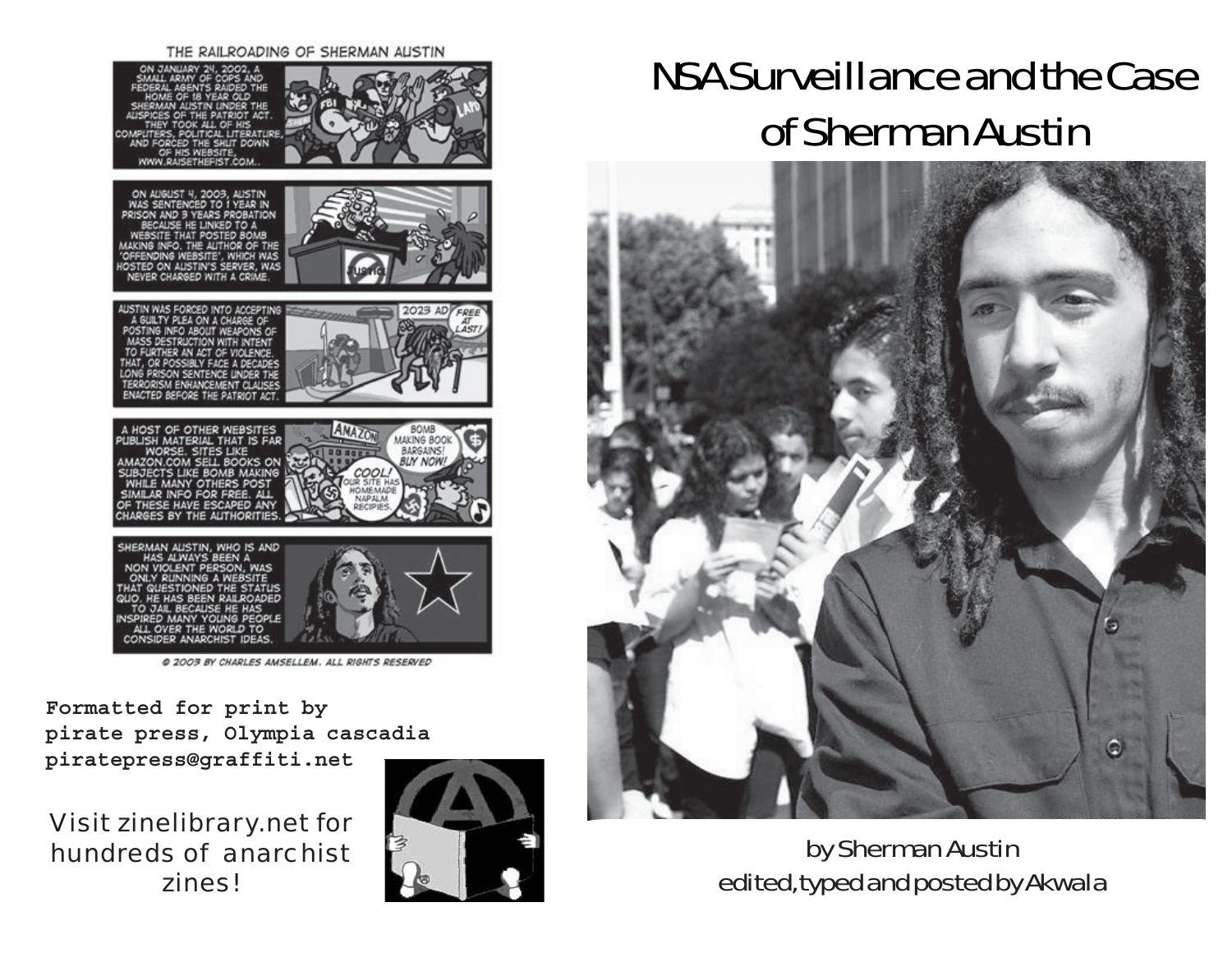# NSA Surveillance and the Case of Sherman Austin

#### Thursday, February 23 2006

*Former political prisoner and former webmaster of Raisethefist.com , Sherman Austin talks about NSA wire-taps and FBI "anti-terrorism" surveillance used against him shortly after 9/11.*

by Sherman Austin edited, typed and posted by Akwala

There seems to be alot of buzz in the media on how Bush authorized the use of illegal NSA wire-taps and surveillance for domestic spying to stop terrorism. I thought I'd write an article summarizing how this was used in my case while running a political web site and direct action network www.Raisethefist.com [ Raise The Fist ]

#### **BEFORE 9/11**

Before 9/11, Raisethefist.com was receiving approximately 2,000 hits daily from people around the world. Government agencies also frequented the site daily, monitoring articles, commentary posted by other users and continuously checking the front page for updates. In many cases Raisethefist.com received over 100 hits in a single day from U.S government agencies, the majority of these hits connecting through Department of Defense gateways. These agencies were mostly federal, FBI, Secret Service, etc. but monitoring also came from local police, California highway patrol, etc.

There was also daily monitoring coming from government and military departments in the UK, Canada, Egypt, Japan, Australia, Austria, Belgium, Brazil, etc. on a daily basis. All of this information was filtered, logged and archived through tracking programs I wrote on the server. It's all logged. As raisethefist.com grew more popular so did the hits from government agencies on the site. This type of monitoring didn't just stick to the web site. I would organize events and post information on the site and the FBI would show up. At one event the FBI circled the area in a car stopping people they recognized who were attending the event calling them by name, they also had an undercover agent taking

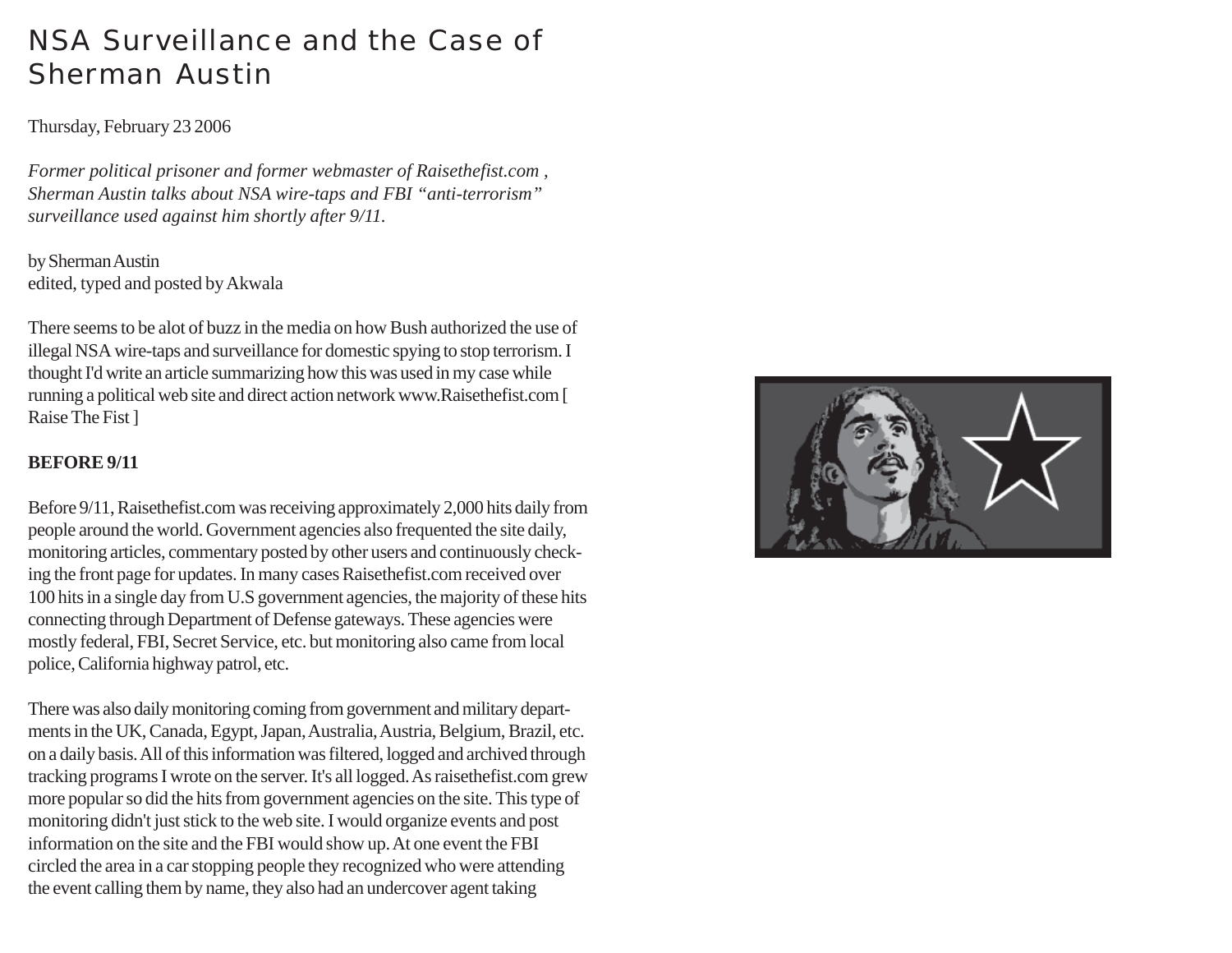Nonetheless, I'm writing this to show people just how deep this NSA wiretapping and surveillance issue goes. This article is only a summary on my case. This whole issue is far deeper than the Department of Defense simply profiling demonstrators at an anti-war march in Hollywood. And if you happened to be profiled because you attended an anti-war march in Hollywood I'm sure it went far beyond just taking your picture and name and putting you in a database. The fact that every single one of these big anti-war marches are routed down streets with the most security cameras on them speaks for itself.

Bush, Cheney, the NSA, FBI , etc. They're all trying to justify their domestic spying program saying it was necessary to stop terrorists attacks in the U.S. Let's not forgot about the countless people who "look Muslim" or "look middleeastern" or "look Arab" who were detained and held for months with absolutely no charges. Taken from their homes and their families and eventually deported. Let's stop looking at how the "war on terrorism" targeted political decent for one minute and look how it was targeted against your average citizen simply because of the way he or she looks. Let's stop looking at the police repression used against anti-war marches for a minute and look at how people who never attended a single protest or demonstration in their life suddenly ended up in a 24-hour lockdown maximum security federal prison cell. This is national security. It has nothing to do with stopping "terrorism." Some say we're moving closer and closer to a police state. The fact of the matter is we've already been in a police state. And it's just advanced to the next level. What are we going to do about it? Continue to vote? Continue to pay the price? Will we continue to participate in this political circus of democrats and republicans which is nothing more than a tool to keep the people demobilized and distracted from building a revolutionary movement? Are we going to wait until the next presidential selection only to be bamboozled again, and again, and again? Or are we going to finally realize that we will only get what we are organized to take.

For more information on Sherman's case and contact info please visit http:// www.freesherman.org or http://www.raisethefist.com

----------------------------------

Sherman was released from federal prison in 2004 with 3 years of strict probation. He has since been focusing on writing a book about his case and working on music projects playing with the group Colectivo Error.

pictures across the street. This is a little taste of what was going on before 9/11/ 2001.

## **AFTER 9/11**

Right after 9/11, government traffic poured into the web site like never before. I was running raisethefist.com off a number of servers that were connected to a residential DSL line. This DSL line was connected through a residential phone number that was installed in the same room as

all the equipment.

Before my home was raided 3 ½ months after 9/11 by the FBI and Secret Service L.A jointterror task force, they had been packeting the internet line that raisethefist.com was hosted from. In other words they were watching all data coming in and out of the line and saving it on a remote device. [the feds did not have to obtain a warrant. The NSA was secretly authorized to perform this type of surveillance] This started happening immediately after 9/11. In addition they were breaking into several

instant messenger accounts and sending messages to other people pretending to be me. For others it wasn't easy to distinguish the difference because they talked just like me. Obviously the team of people the NSA / FBI hired for the job spent a great deal of time doing social profiling while monitoring my conversations. I would be on one screen name then get kicked off, sign onto a different screen name and receive a threat from the other screen name I was just on saying "your ass is going to jail". I was told "this is a matter of national security." They would also threaten friends of mine sending them messages such as "your ass is next." They would send me messages with information they knew about myself, the servers I was running, and the conversations I had online with other people.

I have logs of all this activity. I also confirmed these were indeed the feds when during the raid when I mentioned to the FBI I knew they were packeting my DSL line and hacking into instant messenger accounts. They didn't dispute my argument. Special Agent John I. Pi with the FBI who conducted the raid said, "How did you find out?" I also got to see the individuals who were hired for the

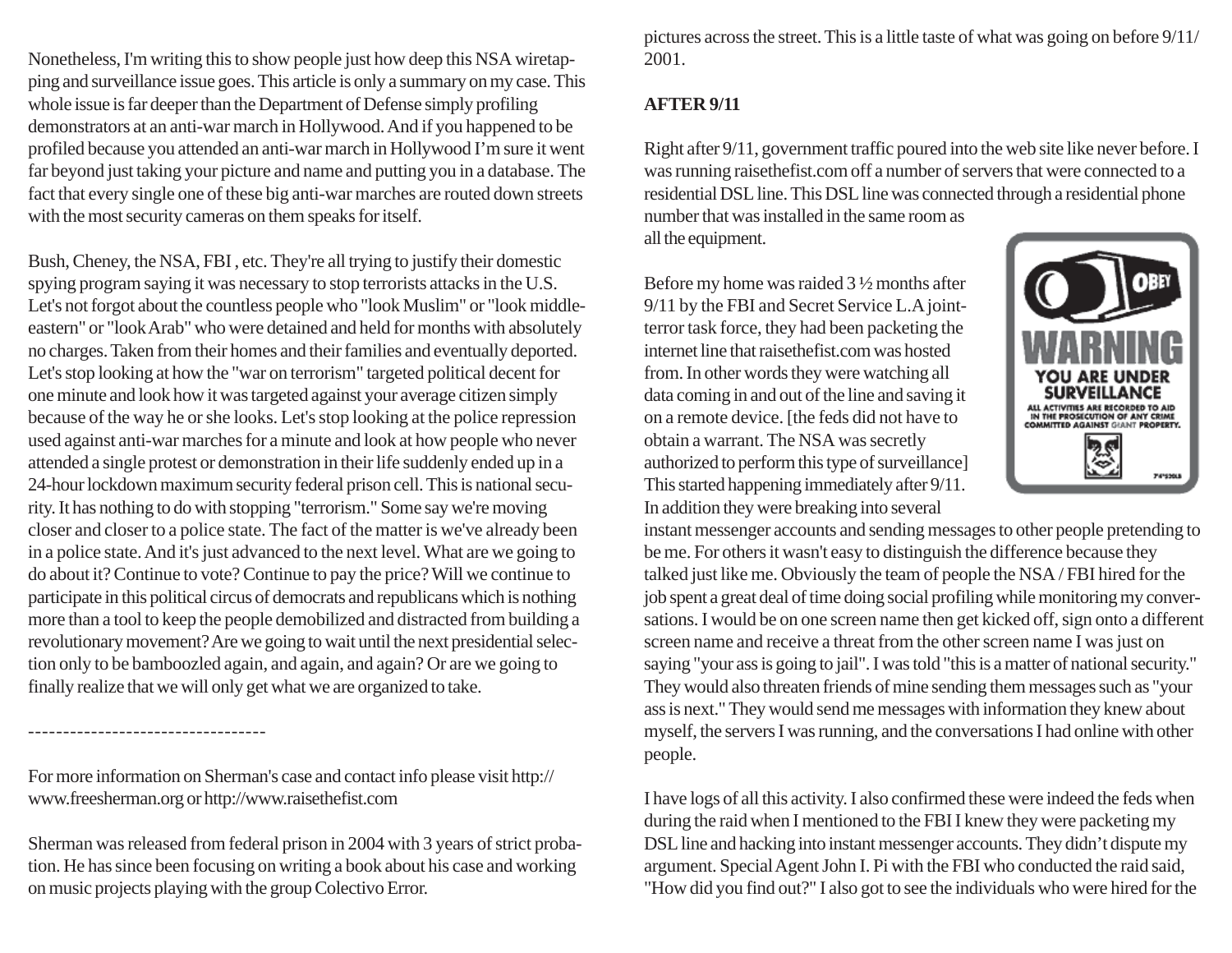job as they accompanied the FBI at my first court arraignment.

At the same time these instant messenger accounts were being hacked into and commandeered by the feds, my phone line was being heavily tapped. In addition I would also receive calls over the line at the oddest hours of the night.



Knowing the line was tapped I never answered the phone until the calls became more consistent. I would pick up the phone asking who was there. Nobody would answer but I could tell someone was on the other end because I could hear them breathing. At first I figured it might just be a prank phone call or something.. but the calls wouldn't stop and became more consistent. Every time I picked up the phone I got no answer. But they wouldn't hang up either. These calls would come in at spontaneous hours: 1pm, 3am, 6am, 8pm, etc. It got to a point where the calls came 24 hours straight with about 2-5 minute intervals. At this

point it was obvious the calls weren't coming from a human being but instead it was some kind of automated system running each call through.

If this alone wasn't peculiar, at the very same time there was alot of unusual activity outside my house. I would come home during the day or late at night and see cars with black tinted windows parked in front of the house. All of the windows were tinted pitch black. They never left until after I parked and went inside the house. In one case two individuals were parked across the street one late night when I arrived home. I noticed there was no other car on the side of the street they were parked on so the they stood out and immediately caught my eye. I watched them in my rear view mirror as I parked and they were both focused directly on me. I turned off my headlights and was about to get out of the car before I hesitated. I started up the car again and drove around the block and they tried to follow me.

These incidents became more and more common and continued to intensify before the raid.

#### **THE FBI RAID 1/24/02**

but instead it was allot of paperwork if something did happen. San Bernardino would have blood on their hands they didn't want to deal with. So I was placed into PC (protective custody) until I was airlifted to Oklahoma Federal Transfer center where I spent 2 weeks in the hole, then finally to Tucson FCI where I spent another week in the hole before being let out onto the yard in general population.

### **CONTINUED SURVEILLANCE AFTER RELEASE .... FEDS MOVE IN ACROSS THE STREET**

My official release date was Sept 1, 2004. After I was released I stayed at my mom's apartment for a few months before I got back on my feet. I had pretty much lost everything so I had to start over. Only 2 weeks being out and the FBI had already moved in across the street. A man and a woman who both worked at the same Westwood Federal Building that Special Agent John I. Pi worked at along with the rest of his team.

They had the blinds closed 24/7 on all the windows. And if a window didn't come with blinds they covered it with black cloth. I noticed something wasn't right early on when I was outside at night walking my dog. I notice the guy who just moved into the unit driving up in his blue car. He parks and sees me across the street and doesn't get out. I walk next to his car and stop and he freezes up. Then I walk the opposite direction down the street and he watches me the whole time through his rear-view mirror. When I'm out of sight he drives off. Then he comes back thinking I'm not around, parks his car, and enters the unit. I noticed there was something definitely strange about the look he gave me but I didn't want to jump to conclusions so quickly. It was later confirmed through a neighbor that they indeed worked at the Westwood federal building. Undercover agents shouldn't talk to neighbors about where they work. But it was pretty obvious anyway. Sometimes when they came home at odd hours of the night and they forgot to take off the security badges around their necks. We have photographs. After about 5 months they finally left.

Today the case is still far from over. I'm still serving the 3 years of strict probation which prohibits me from having any access to a computer as well as associating with anyone who espouses violence for political change (whoever that might be). And due to the nature of the case any time I get stopped or pulled over by the police and my name is run I'm detained because it say's I have "terrorist ties." Harassment and surveillance still continues to this day.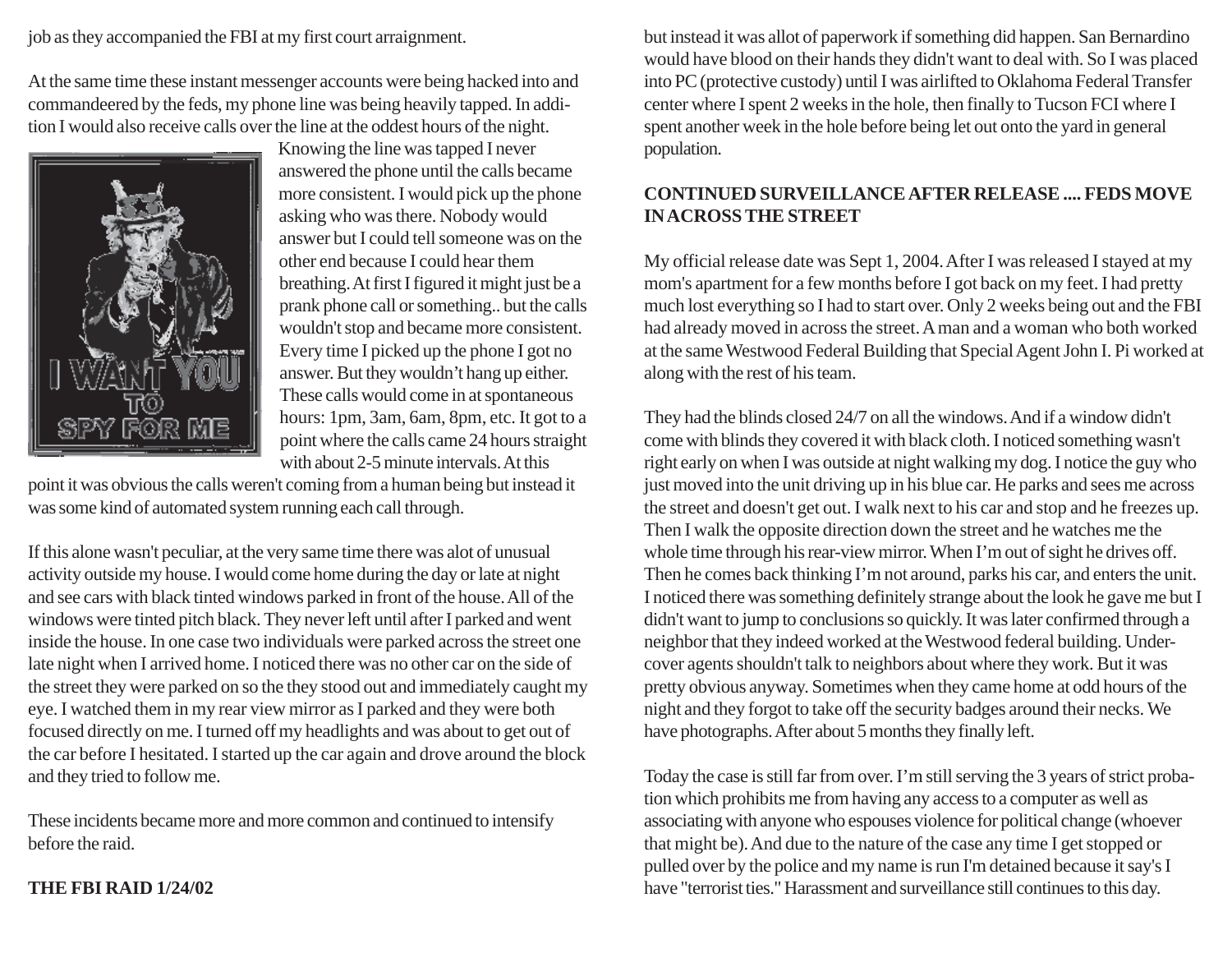serving the contracts, names , license plate numbers, etc. Other then that I was told it was a surprise I was still alive but everything was being taken care of and I was being "looked out for."

After I self-surrendered to the U.S marshals I was taken to San Bernardino detention facility to await transfer to my designated institution. It just so happens that the San Bernardino Detention Facility has the largest number of Aryan Brotherhood and neo-Nazis.

The U.S Marshals, FBI, USPO, and all other government agencies and persons working on my case all knew about the daily death threats coming from neo-Nazis saying they were determined to have me killed once I entered prison. And yet I'm placed in an institution with the largest population of Aryan Brotherhood and neo-Nazis.

I was in the general population dormitory for about a day and a half. I noticed the whites were all in the back of the dormitory. My name is called over the intercom to be escorted to one of the deputy offices. Before I leave one of the white inmates walks up to the front of the dormitory and approaches me. I've never even talked to this guy before.



He seems extremely interested in my whereabouts and asks where I'm going. I tell him I don't have a clue. He asks me to find out and tell him when I get back. I get escorted to the office by a deputy sheriff where two detectives from San Bernardino County are waiting to talk to me. They start asking me questions about raisethefist.com such as who was now running the web site. I declined to answer. Then they ask about the death threats I had been receiving prior to coming in. They tell me that a price is on my head and all of the neo-Nazis and Aryan Brotherhoods know where I was and word was out. They tell me the reason why they decided to intervene wasn't to stop anybody from getting hurt

On January 24, 2002, at approximately 4PM--while I was taking a nap--some 25 federal agents from the FBI and Secret Service joint-terror task force were surrounding my house with loaded sub-machine guns, shot guns, and bullet proof vests. I didn't know they were there until my sister woke me up saying there were FBI-looking cars parked all up and down the street and people outside all focused in on the house. I went to the front door and was pulled outside. I saw agents emerge from their hiding spots around all angles of the house with their guns drawn. They had even jumped the fence into the backyard to cover the rear end of the house. The FBI came with a 25 page warrant for search and seizure. They knew exactly were my room was when they entered the house. One agent holding a sub-machine gun said "follow me it's this way" leading the others down the hallway to back of the

house to the room where I had the servers. The FBI had pictures of the house including a written description and a complete structural floor plan with every room before they came in. I was probably very lucky I wasn't home alone because I was completely unaware that agents were positioned right outside my bedroom window with loaded weapons while I was asleep. Although I would have probably woke up once they started breaking down the front door with the long piece of special steal they brought with them.



I was told the raid was because of Raisethefist.com. I asked how such an operation could be conducted because of a web site. I was told it was now legal under the new USA Patriot Act (which had passed only 90 days ago).

The secret service asked me if I wanted to see the president killed. The FBI kept trying to ask me about Raisethefist.com and where the logs were. Too bad for them I just happened to purge them before they came. The FBI also said I had content on the web site that dealt with information on how to manufacture explosives. This was a lie. In fact this information existed on a page of a completely different web site I simply had a link to. Nonetheless I was accused of authoring it. The FBI was looking for anything to justify a raid and get their hands on the servers. So they took another persons web site, lied, and said I admitted to authoring it when I never did. The FBI admitted to monitoring raisthefist.com and said I was being watched for along time. When the FBI left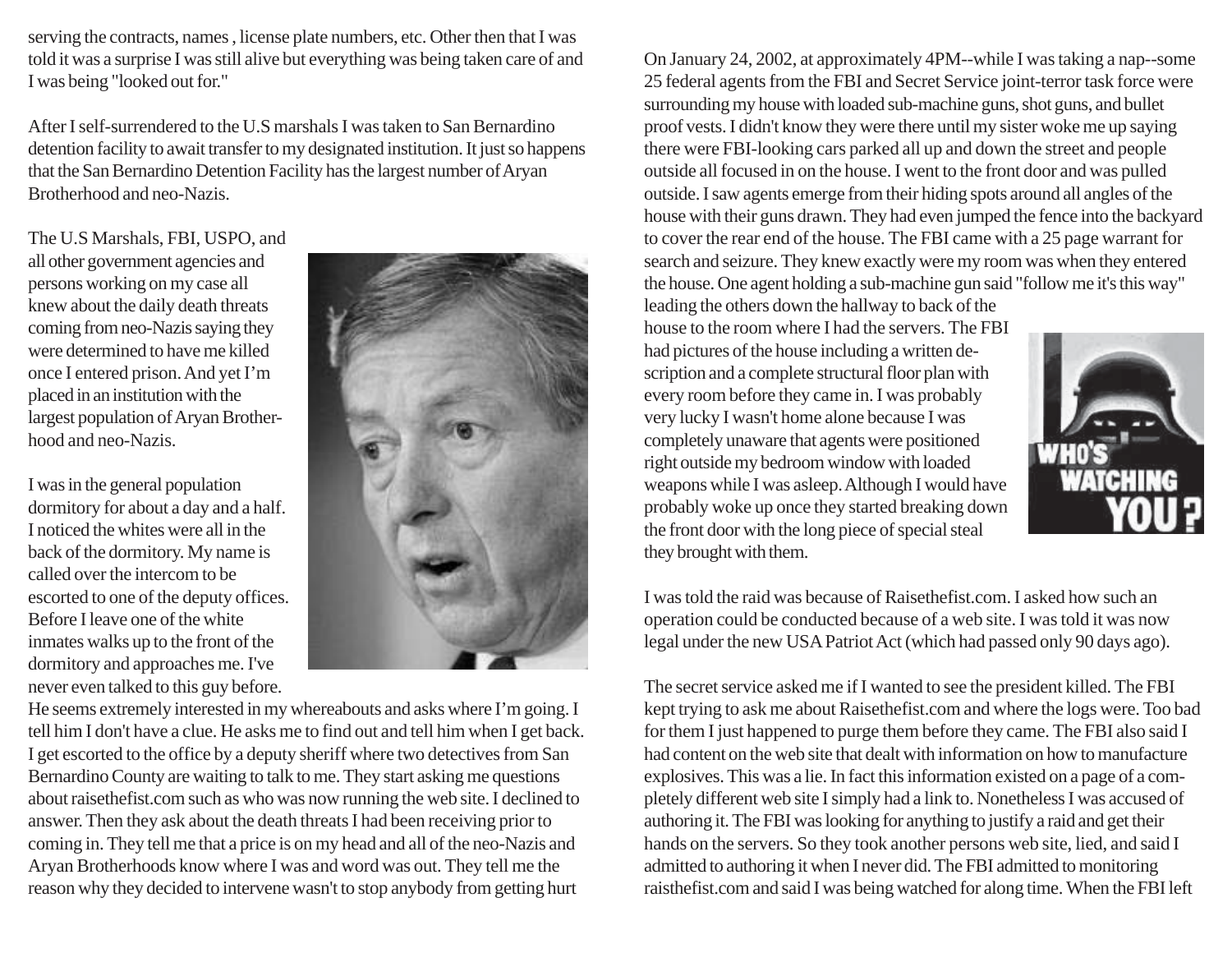they said I had crossed over a line and as long as I got back on the other side of that line everything would be okay. In other words they were telling me to keep my mouth shut and to discontinue "Raise the Fist". After the raid I continued my plans to attend the World Economic Forum protests in New York. The Secret Service notified the New York police chief of my presence. When I arrived I noticed I was being followed and surveilled by agents in an SUV. The police started targeting demonstrators in a number sweeps on the crowd. In the first one I was arrested with 26 other people. We were taken to Brooklyn Navy Yard Jail and I was taken into a back room in hand-cuffs and interrogated for several hours by a detective from the FBI and a Secret Service agent. I was asked if I was terrorist or involved in any terrorist organizations. They asked



about Raisethefist. They asked how I got to New York and where my car was parked. They said I wouldn't leave New York until they searched my car. I was then released. I was in the lobby of the court house for about 30 minutes until I was arrested by the FBI and hurried into a black SUV where I was taken to a federal building then to Manhattan MCC where I was placed into a 24 hour lockdown maximum security federal prison cell. I was in the same cell block as those being accused of the U.S.S Cole bombing and the bombing of the U.S Embassy in Kenya. I could hear one of the guards arguing with the inmate in the cell next to mine about the Taliban.

After this 13-day ordeal of being called a "man on a mission" by the FBI, and newspapers such as the New York Post reading "baby-bomb bust" and "teen terrorist" (I was 18 at the time) , I was released as federal prosecutors decided not to file an indictment just yet. They first wanted to go through all of the servers that were seized during the raid.

I flew back to California.

# **AFTER THE RAID AND FIRST FBI ARREST**

You would think at this point that the surveillance and harassment would've toned down a bit since the FBI got what they wanted. But this wasn't the case, it intensified even more. A month later I got raisethefist.com back online by

convicted under statute, 18 U.S.C. 842 (p)(2)(A) "DISTRIBUTION OF INFORMAITON RELATED TO EXPLOSIVES OR WEAPONS OF MASS DESTRUCTION", pushed through Congress by Democrat Sen. Dianne Feinstein in the late 1990s under Clinton's anti-terrorism bill. The offending material, which again I emphasize I did not author, contained amateurish instructions on how to assemble simple explosives.

The individual who actually wrote this information was not convicted of anything. He was white. As I said before, the FBI questioned him, confirmed he authored this information, and left. They fabricated a case in cahoots with federal prosecutors, Dianne Feinstein, John Ashcroft and Judge Steven V. Wilson.

After I was sentenced government agencies continued to monitor the site heavily. My main concern was getting the site secured and ready for when I went in so it would stay online for the next 4 years without my assistance. 3 weeks before I had to self-surrender the server went down because the hosting company went out of business. The only way to get raisethefist.com back online was to physically pick up the server from where I had it collocated in Irvine. When I picked up the server I was informed that the FBI called them 2 weeks prior asking to get access to the raisethefist.com box. Luckily the guy running the company declined to give them any access. Yet the FBI was actively trying to get their hands on the server once again.

I brought the server back to Long Beach and hooked it up to my residential DSL struggling to keep the site online amidst the threat of feds coming with another search warrant to seize it. Luckily I received assistance to have it moved to a remote location again.

Once I was sentenced, I was ordered to self-surrender to the U.S marshals in 30 days. At this point the death threats came in just about every day. I was told I'd be leaving prison in a body bag. At first I thought the threats were coming from just a couple of people. When I tracked them I noticed they were coming from many different areas and different people.

A few months prior to being sentenced I also received information from anonymous persons telling me there was a price on my head set by the NSA and other higher-ups in the government. I was informed about 3 different supposed assassination attempts to be carried out. I was given some detail on who was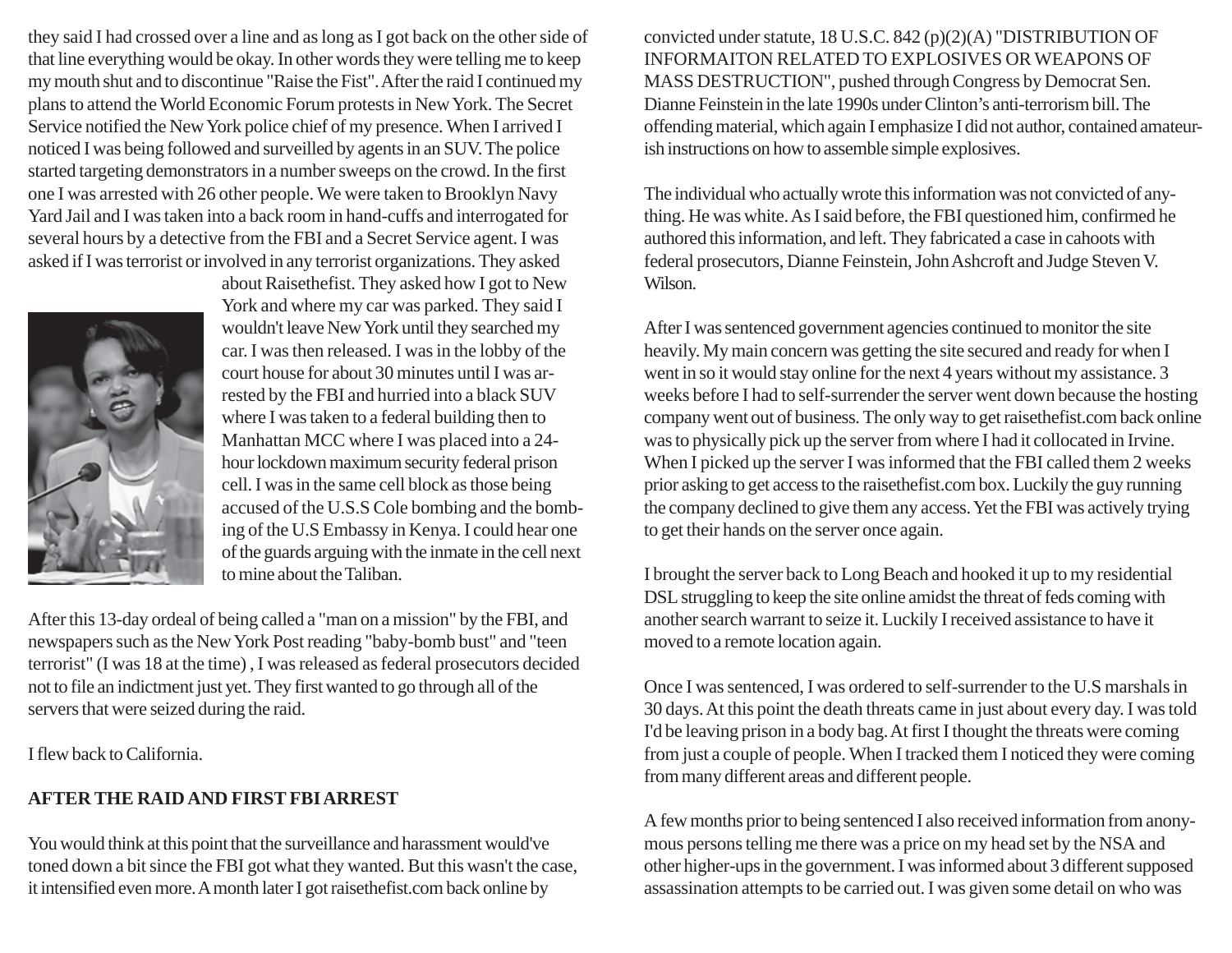go to trial. It was a one chance offer and I'd better make my decision right away or face years in prison. I immediately rejected the plea telling my lawyer I wanted a trial. The prosecuters held out and bought time and tried to convince me and my lawyer. I kept rejecting it. Then I told them I would take it. At the arraignment I changed my mind again and said I wasn't taking any plea deal. Now expecting to prepare for a trial, the prosecutors limboed around to buy more time and told my lawyer the deal was still on the table. They said I would be looking at 3-4 years in prison if convicted at trial. I said okay fine and rejected again. Then I changed my mind again at the last minute and asked if I could take it. The prosecutors turned around so quickly with the plea agreement wanting me to sign. They initially said I only had one chance to take the plea and that was it. So I decided to change my mind again and reject it. Then they went into legal limbo again trying to buy more time. Why didn't they just take it to court like they initially said they were going to do? It was obvious something very fishy was going on. They were so desperate to have me sign the plea. My lawyer said he had never seen a case like this in all the years of his practice.They said they had all this evidence against me yet they never wanted a formal indictment.

#### **DEATH THREATS**

During this period of going back and forth to court playing this game of legal limbo I was also receiving countless death-threats from neo-Nazis and white supremacists. I got them by email and they were constantly posted to the raisethefist.com news wire. There had always been death threats from white supremacists, except now they were much more consistent, direct and some cases very peculiar. One made reference to a huge black-out , "when all the lights go off" following with "your nigger ass gets killed." The next day the entire East Coast experienced the biggest black-out in 30 years. This is when several power grids went down in August of 2003 leaving 60 million people from Ottawa to Detroit, from Toledo to Hartford, from Cleveland to New York City without electricity. A day later the same person who posted this threat posted again saying "See I told you so , you better watch out" and followed with more death threat rhetoric. This was all logged and archived on the server.

On August 4, 2003 I was sentenced to a year in federal prison and 3 years probation after being threatened with an additional 20 years under a terrorism enhancement. My lawyer didn't want to take the case to trial under these conditions and I had no legal funds to afford the legal team I needed. I was

obtaining some remote backups I made before the raid. I also continued my organizing within the community. Raisethefist.com became a network with people setting up chapters in their schools and neighborhoods. This was called the RAISE THE FIST DIRECT ACTION NETWORK. [http:// DAN.Raisethefist.com] I encouraged people to start more chapters in their local communities, schools, etc. Chapters started sprouting up around the U.S , Germany, Brazil, Canada, etc. Views were no longer only being discussed online through words but were now being put to action in our own neighborhoods. Because of all the media coverage after the raid and arrest, Raisethefist.com was now receiving allot more hits. Over 140,000 a week. The site worked up so much bandwidth that it was constantly going down because hosting companies complained they couldn't handle the load. Eventually I was able to collocate the server to a high-speed backbone in Irvine.

I moved to Long Beach and worked with a collective at a revolutionary and community empowerment book store which was built right next door to a living quarters where we lived. Immediately after getting raisethefist.com back online instant messenger accounts were being hacked into again. This time the threats were alot more aggressive and consistent. Email accounts that were associated with the raisethefist.com domain name registration were hacked into and used to re-route raisethefist.com to a different server knocking the site off-line. When this happened I posted logs of the conversations and threats I received over the screen name that was being hacked into and commandeered by the feds on http://la.indymedia.org. The next day I received a message with the new password and I was told that I better not try to change it because they were watching and they had full control over whether the site would stay up or not. On one occasion I managed to obtain the IP address of one of the person(s) commandeering these accounts. I traced the IP down to an area of Los Angeles near a federal building.

In addition I was also being followed undercover agents. One time I posted a banner on the top of raisethefist.com announcing a press-conference and march that was being held in Inglewood after the police beating of Donovan Jackson. I left with a group of friends. We took 2 cars. It wasn't until we were on the freeway when our friends in the other car told us we were being followed by a man in the white car behind us. He followed us all the way into Inglewood. When we arrived we parked a few blocks away from the city hall. We could see police and other people in suits on top of the City Hall roof with binoculars, cameras and walkie talkies. Immediately after we parked 4 motorcycle cops